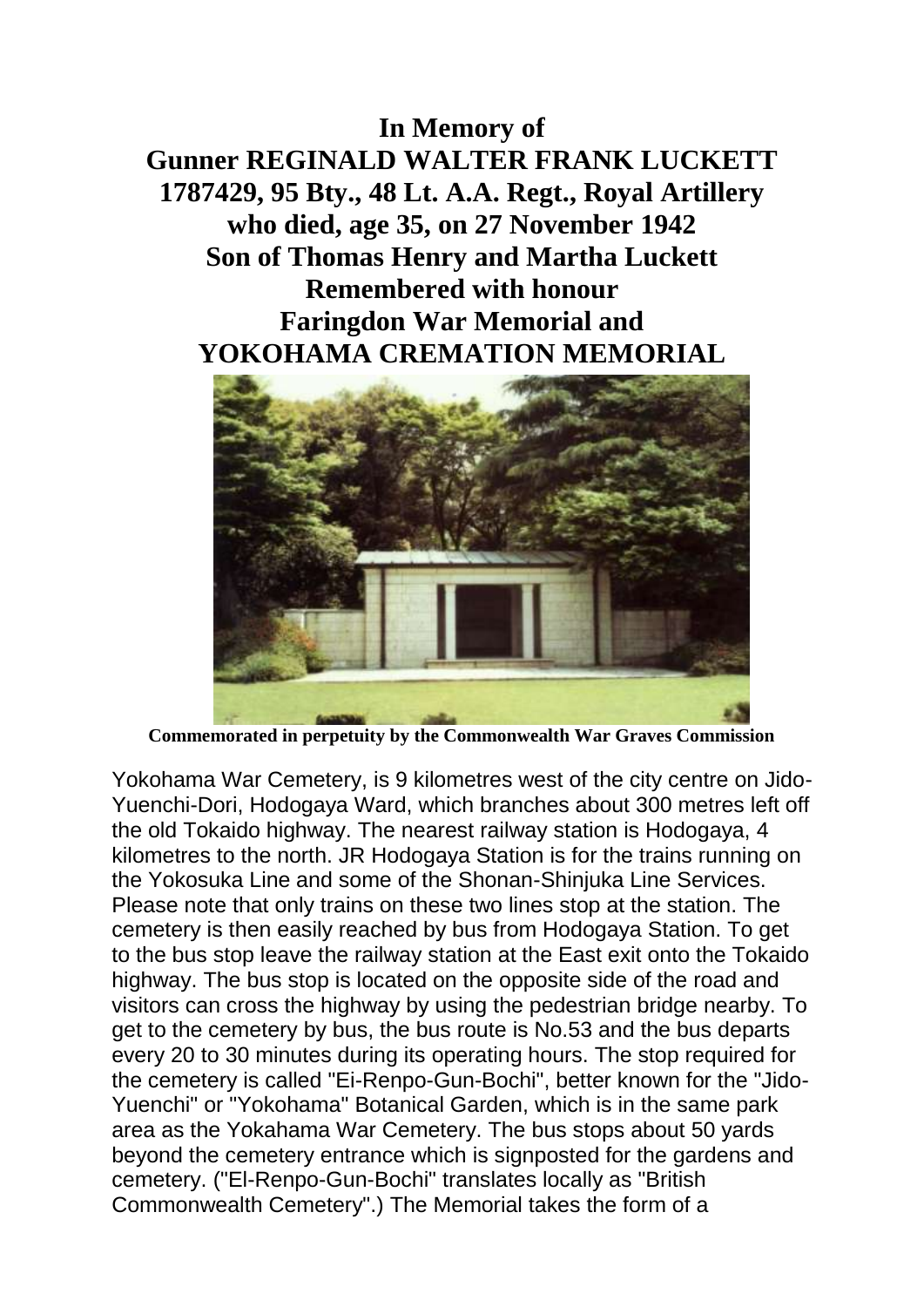beautifully designed shrine which houses an urn containing the ashes of 335 soldiers, sailors and airmen of the Commonwealth, the United States of America and the Kingdom of the Netherlands who died as prisoners of war in Japan. Their names (save for 51 who were not identified) are inscribed on the walls of the shrine.

Reginald was one of six children.

## **War Diary**

48 LAA Regiment RA, on arrival in Batavia, sent 95 Battery to Oosthaven in Sumatra en route for the airfield around Palembang (P1 and P2) to reinforce the air defence already there. When they arrived in Palembang they found that the evacuation was beginning and they had time only to turn round, retire to Oosthaven and return to Java. On its return, 95 Battery was deployed around Andir airfield near Bandoeng (now Bandung). 49 Battery was deployed around Kalidjati airfield, North of Bandoeng and 242 Battery with RHQ were deployed in Batavia. The Japanese landed in Java on the night of 28 Feb/1 March 1942 overrunning the 49<sup>th</sup> Battery. After surrendering, all the 49 battery survivors were executed.

95th Battery was over-run by Japanese tanks at Bandoeng around 8 March. Those men who survived were shipped from Java in the Yoshida Maru on 22 October arriving 25 October in Singapore They embarked on 29 October in the Singapore Maru and sailed the next day arriving Moji, Japan on 24 November and disembarking 26 November.

IN THE MATTER OF THE ILL-TREATMENT OF PRISONERS OF WAR COMMITTED ON BOARD S.S. "YOSHIDA MARU" AND S.S. "SINGAPORE MARU" 21 OCTOBER TO 26 NOVEMBER 1942. ----------

-------------------------------------------------------

A F F I D A V I T.------------------

I, ERIC KENNETH SCOTT with permanent home address at 62 Columba Road, Blackhall, Edinburgh, formerly Lieutenant-Colonel (R.E.M.E) with personal number 93327 in HIS MAJESTY'S Forces, MAKE OATH AND SAY AS FOLLOWS:-

- 1. On the 19th October 1942 Col. C.M. Lane M.C., 10/15 Punjab Regt., Senior British Officer P.O.W., Tanjong Priok, Batavia, was instructed by the Japanese Commandant, Tanjong Priok P.O.W. Camp to draft 1000 (90 Officers and 910 O.R.s approx), for departure for an unknown destination on the 21st October
- 2. Immediate representations were made to the Japanese Authorities that, with the prevalence of malaria, dysentery, beri-beri, dengue, malnutrition, etc., in the camp, the majority were not in a fit state to travel. The worst sick cases among those drafted were inspected by the Senior British Medical Officer, Lt.Col. Mazie, R.A.M.C. and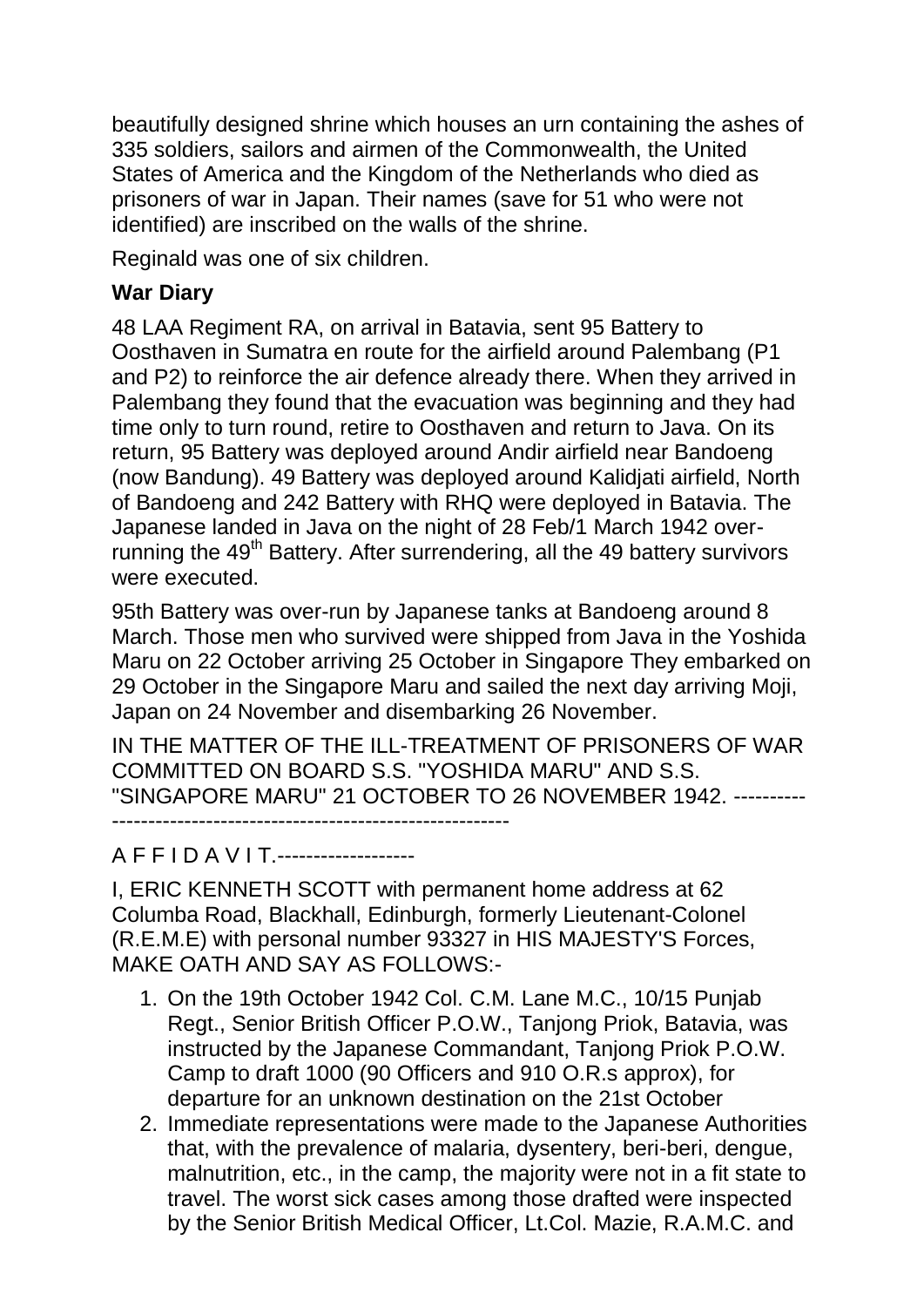at a later stage by a Japanese Medical Officer from Batavia. Substitutions were made where possible, but even so, when the draft assembled on the 21st Oct. there were many stretcher cases and some 10/20 % of the personnel collapsed on the march to the Docks.

- 3. At the Tandjong Priok Docks the party was joined by a draft of 300 R.A.F., under command of Wing Commander Frowe, and 500 R.A. personnel under command of Lt. Col. Saunders R.A. This total of 1800 embarked on the thirty-year old, 5,000 ton "Yoshida Maru" at 16.00 hours on the 21st Oct. and were crammed down the four hatchways. Wing Commander Frowe and Lt.Col. Saunders' parties were accommodated below the forward hatches with some seventy Japanese personnel who had taken the "best" of the accommodation for themselves and the Tandjong Priok party of 1000 were crowded together so tightly aft that it was impossible to lie down and those immediately under the hatchways, which were unprovided with tarpaulins, were soaked to the skin every time it rained during the voyage. There were 16 deck latrines forward and 8 aft, also 2 small water tanks forward and 2 aft.
- 4. The ship sailed the following morning and throughout the voyage three meals of rice and fish soup were served daily. Under these conditions there was an immediate increase in sickness and an emergency hospital was formed on the upper deck under the shelter of a leaky tarpaulin. No blankets were provided, nor were any medical supplies of any description.
- 5. The "Yoshida Maru" arrived at Singapore at 13.00 hours on the 25th Oct. and the following morning all personnel were ordered ashore for a hose-down on the dock side under the supervision of Japanese guards. All personnel were then marched to the roadside where they were obliged to take down their trousers and a glass rod was inserted in each man's anus in full public view. All were then returned to the "Yoshida Maru."
- 6. On the 28th Oct. Wing Commander Frowe was instructed to draft 200 of his men to join Lt. Col. Saunders' party of 500 and transfer to another ship. Fourteen of the more seriously sick from Tanjong Priok Camp were then transferred to Singapore Hospital.
- 7. On the 29th Oct. at 04.00 hours the remaining 1086 disembarked and were disinfested. During the day a further 19 went sick and were sent to shore hospital and 14 replacements were received from Changi P.O.W. Camp, making a total of 1081.
- 8. The 1081 embarked on the S.S. "Singapore Maru", 5,200 tons, built in 1904, at 19.00 hours on the 29th Oct., the officers, 96 in number, being in this instance, segregated in the aft hold for the better maintenance of discipline. The general arrangements were similar to those on the "Yoshida Maru". Forward were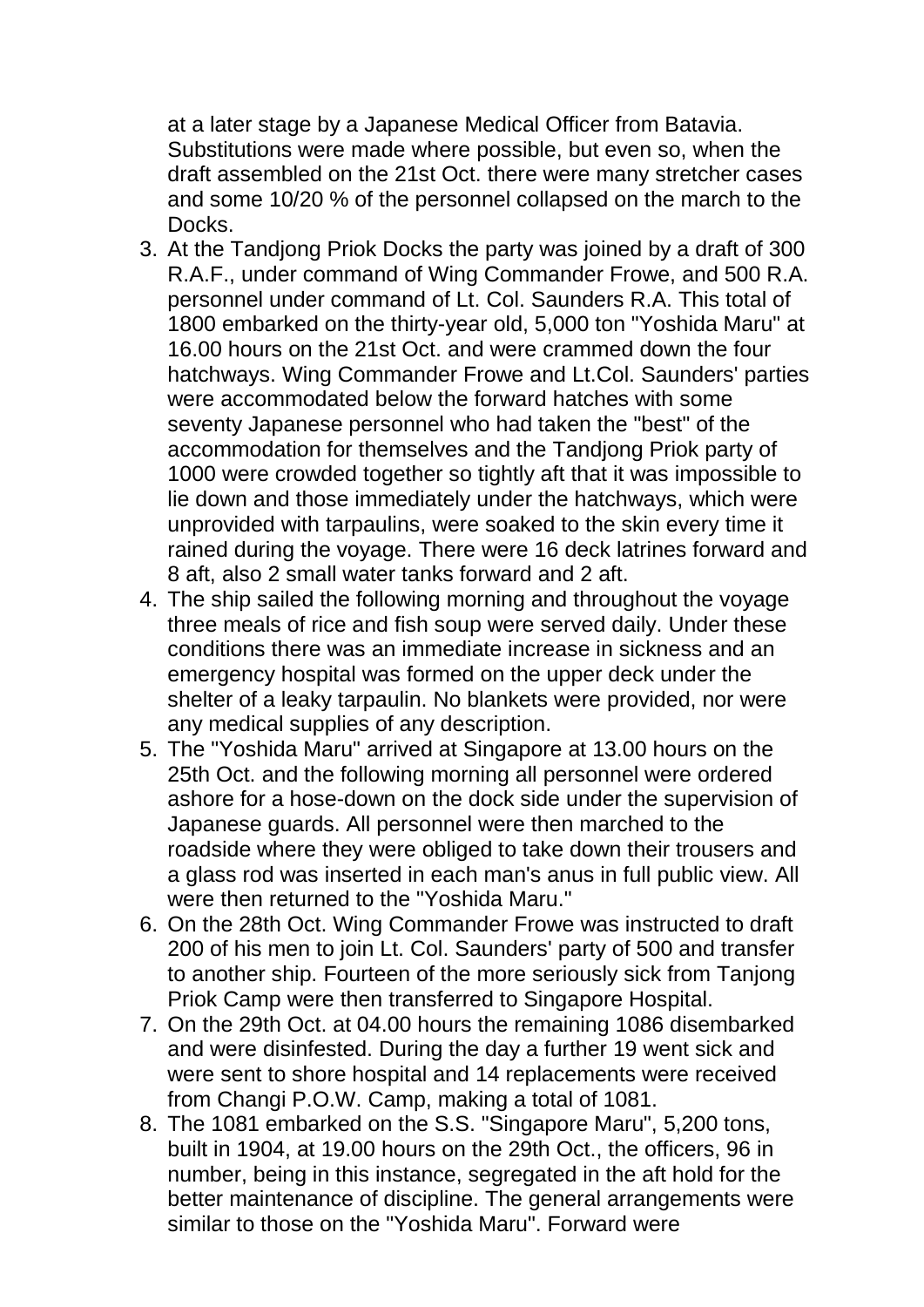accommodated Japanese troops, who spread themselves at the expense of the prisoners, and forward were 16 deck latrines, (8 for prisoners), and four small water tanks, (two for prisoners). Aft were 8 deck latrines, two water tanks and the galley. Three meals of rice and fish soup were provided daily and hot water for drinking three or four times per day. There were two small lifeboats, four rafts and no life-belts for P.O.Ws

- 9. The "Singapore Maru" sailed for Japan at 10.00 hours on the 30th Oct. and by the 2nd of November sickness had increased to such an extent that the establishment of a hospital on the aft hatch cover became necessary. The required accommodation was grudgingly given, as was the 1 lb Mag. Sulphate and a few aspirin and quinine tablets. Two men died almost as soon as the "hospital" was established.
- 10. On the 3rd of November the "Singapore Maru" hove to off Cap St. Jacques, where, as Senior Officer, I made the strongest possible representations to the Japanese Commanding Officer, Lieut. Moriyama, regarding the state of affairs on board and demanded the immediate removal of all sick to Saigon and the sending of a radio report to Batavia to prevent the further shipment of P.O.W.s under such intolerable conditions. The same afternoon the ship sailed without any action being taken to improve conditions aboard.
- 11. Sickness was now increasing at such a rate and the weather deteriorating to such an extent that the accommodation under the aft hatch had to be cleared of troops and the sick transferred to the space vacated. No amenities of any sort such as mats, mattresses, blankets, etc. were provided and the sick lay on the bare steel deck. With difficulty some wooden buckets were secured for use as hospital latrines. A small quantity of newsprint was provided as toilet paper, but was soon exhausted and, as there was only sufficient water to permit of washing the hands once a day, personal hygiene was impossible and disease spread rapidly in consequence.
- 12. Deaths continued up to the arrival of the "Singapore Maru" at Takow, Formosa, on the 13th Nov. where 8 bodies were sent ashore for cremation, the harbour authorities refusing to permit them to be buried at sea. A list of 100 seriously sick was compiled and a request for their immediate removal to shore hospital was submitted, but twenty-one only were put ashore.
- 13. At Takow I was informed that accommodation was to be found for a further 400 Japanese troops and, in spite of all protests, the upper decks in all holds were cleared and the thousand odd P.O.W.s crammed down in the bottom of the holds and on the sand ballast in the space below the holds. The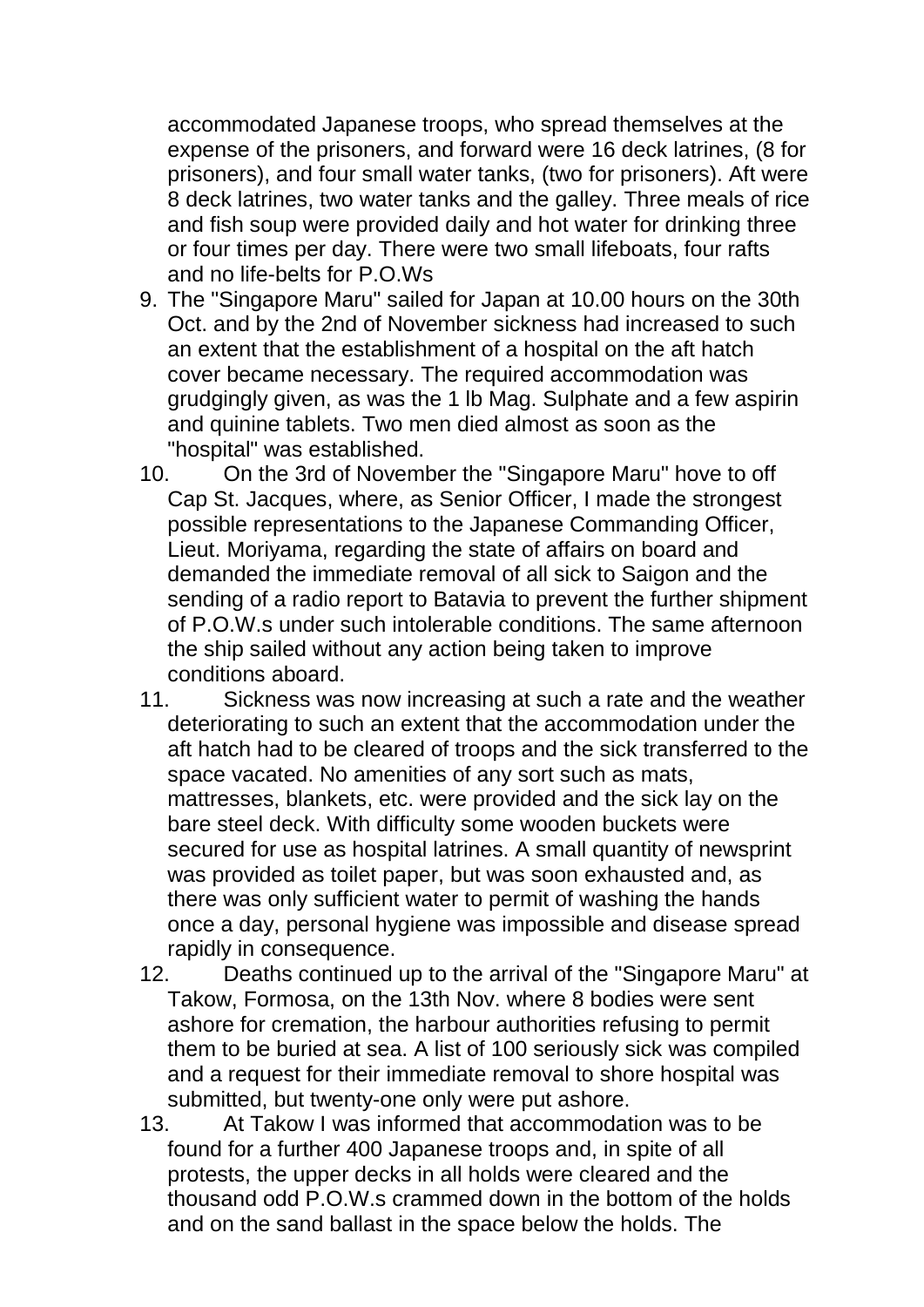"hospital" was also transferred to the bottom of the aft hold. All Japanese troops were provided with clean mats to sleep on. P.O.Ws. slept on the steel decks or the sand ballast.

- 14. On the 15th the "Singapore Maru" left Takow and the same day anchored off the Pescadores, where she remained until the 18th. A further seven were buried at sea the same evening. Two hundred bismuth tablets were then issued to Dr. Liddell, the R.A.F. doctor on board, by the Japanese Authorities.
- 15. Proceeding Northwards the weather worsened and the cold increased to the great discomfort of those, the majority, who were in possession of tropical clothing only, and no blankets. The deck latrines, damaged by heavy seas, leaked badly and sprayed infected excreta over the decks, while below decks, the hospital, being unable to cope with any more sick, sub-hospitals were established in each hold. Latrine buckets were set up in the holds but some were so weak by this time as to be unable to use them and defaecated in their mess tins or where they lay.
- 16. By the time the ship anchored off Moji on the 24th of November approximately 700 were suffering from some sort of sickness or other. On the 25th Nov. the ship went alongside and the Japanese troops disembarked. This left the stores unguarded and the same night they were raided by British personnel. An enquiry was instituted by the Japanese Military Police on discovery of the theft on the following day, but the urgent necessity to disembark appeared to cut these proceedings shorter than was expected. As Senior British Officer on board I was held responsible and threatened with shooting, while several officers were referred to as "uncivilised beasts" by the English-speaking Japanese Officer from Fukuoka, who was in charge of disembarkation. A hygiene squad came aboard and sealed all latrines and inserted a glass rod in the anus of each P.O.W. ( a test for dysentery we were told ), but did nothing for the 280 seriously sick who were left on the ship after thirty of the hospital sick had been taken ashore for treatment in Moji, and the remaining 677 mobile P.O.Ws disembarked for splitting up into groups for transport by open barge to Coal Mines in the vicinity.
- 17. Of the fate of the 280 who were left on board in the care of three Dutch doctors and six Medical Orderlies I am unable to give precise information, but have reason to believe that the majority succumbed within a few days. Further information in this connection should be available from Dr. Liddell of the R.A.F. who was himself evacuated to Moji hospital at that time.
- 18. The 677 mobile P.O.W.s after standing on the dock, in subzero temperatures, dressed in tropical kit, for several hours and without food were eventually split into one group of 170 and three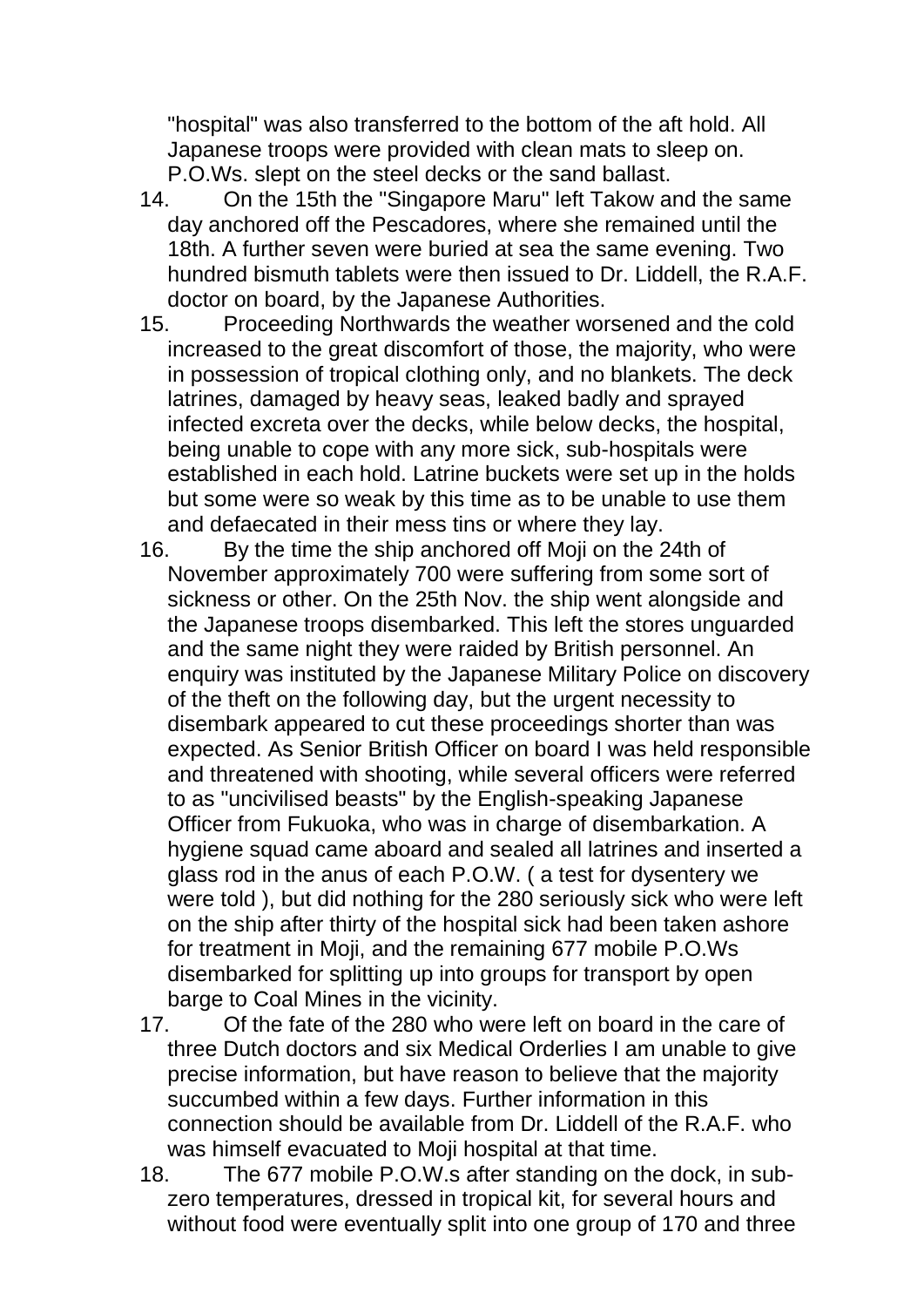groups of 169 each. I was in charge of the group of 170 and proceeded to Fukuoka No. 7 Camp, Ube, where a further 17 died from the effects of the voyage. All suffered from scurvy for several weeks.

- 19. Summary
	- 677 Disembarked, Moji
		- 63 Buried at sea.
			- 1 Committed suicide.
		- 21 Removed to hospital, Formosa.
		- 30 Removed to hospital, Moji.
	- 289 Too ill to be removed from "Singapore Maru".
	- **1081** (includes 3 Dutch doctors and 6 M.O.s )
- 20. SWORN by the said ERIC KENNETH SCOTT at 6 Spring Gardens in the City of Westminster this 19th day of January 1946.

## **EMERGENCY MEDICAL PARTIES**

On November 29th, 1942, a Medical Party consisting of eight medical officers, one dental officer and approximately thirty medical orderlies left Zentsuji and proceeded by train to Moji. This party was under the command of Captain W. Lineberry, (MC), U.S.N

All personnel were of the U.S.N., except three medical officers - Captain J.F Akeroyd, A.A.F., Captain V. Bristow, A.I.F., and Surgeon Lieutenant S.E.L Stening, R.A.N.R

Arriving at Moji this large party was divided into three. The first party under the leadership of Captain Lineberry; the second under Lieutenant Commander T. Moe, (MC), U.S.N., and the third under Captain J.F. Akeroyd.

I was a member of Lieutenant Commander Moe's party which was composed of Lieutenant Commander Moe, myself and Lieutenant J.E.Eppley, (M.C.), U.S.N., as the doctors and eight corpsmen - Chief Pharmacist's mate I. Frontis, G.J. Shaw, PhM1c, A.P. Rowe, PhM1c, J.Young PhMlc, B.W. Berry, PhM3c, J.J. LaCasse, PhM3c, A.R. Wilkinson, PhM3c and W.W. Dunlap, HA1c.

The three parties were sent in different directions. Lieutenant Commander Moe's party proceeded to the dockside to a ship bearing the name "Singapore Maru" and which was flying the yellow flag

On the dockside beside the ship were stacked piles of rough coffins and beside these small groups of haggard, sick and disconsolate men We were told that we had to shift the men still remaining at and in the ship to a small ferry and then to convey them to a hospital, well stocked with everything we were likely to require and then care for these men and restore them to health. We climbed up a very rickety ladder and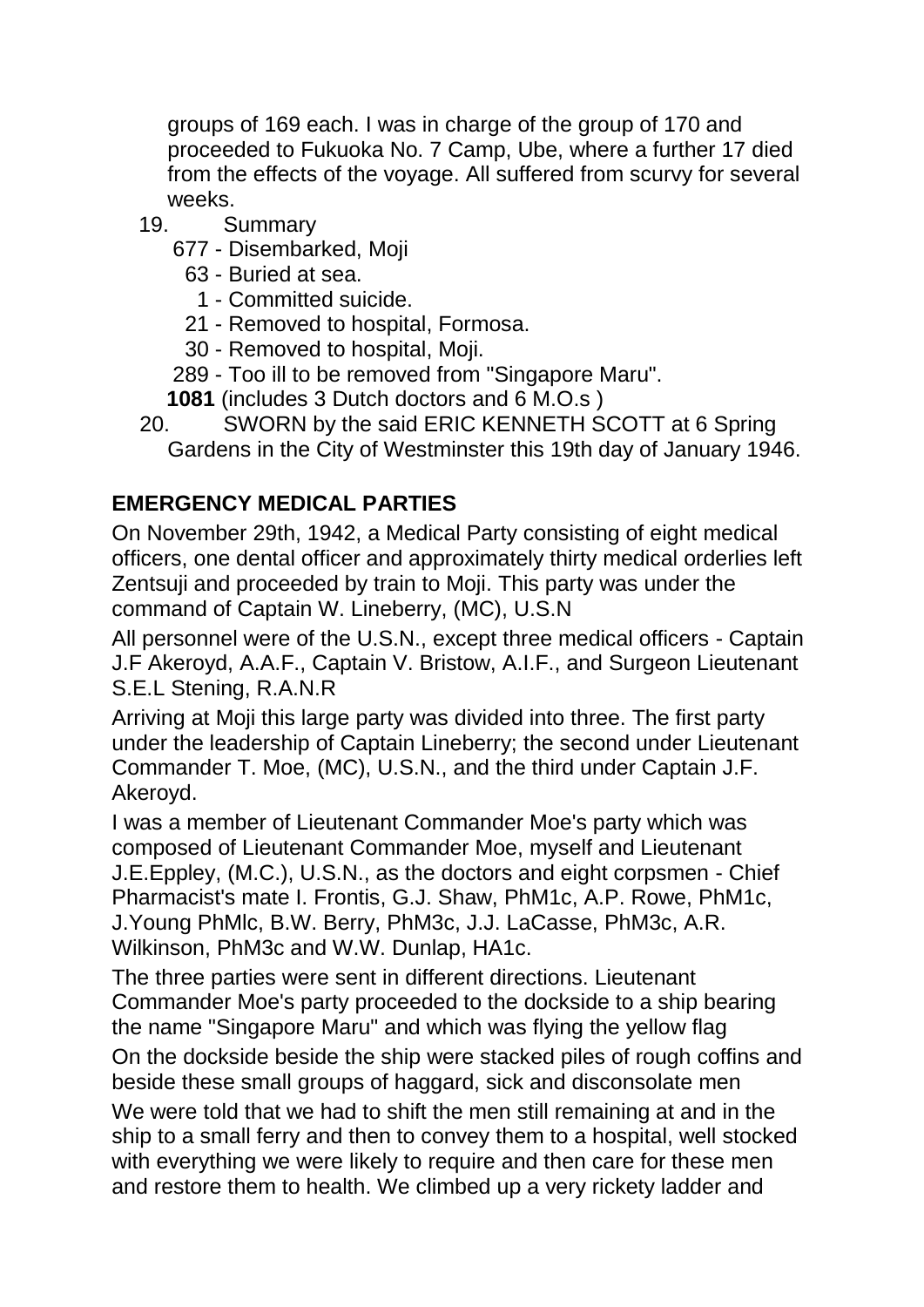descended into the forward holds of the ship and there we were taken aback by the indescribably horrible scene which met our outraged eyes The vessel was a cargo ship and had been employed to transport a thousand P.O.W. from Java and Singapore to Japan. They had been crowded into the holds from Singapore for more than a month and had come through heavy weather and extreme heat to the bitter chilling air of Japan. Many had been very seasick and all had been badly underfed. Food had been very limited indeed and the sanitary arrangements woefully inadequate. Some convalescent dysentery patients from a Java hospital had been sent at the last moment to make up a full draft and some of these patients had been included at the reshuffle at Singapore. These convalescents were, so I think, responsible for initiating an outbreak of dysentery on board. The first case appeared several days out from Singapore and the numbers gradually increased, until at the conclusion of the voyage there were very, very few who had not been affected

The epidemic, plus the overcrowded insanitary conditions and the very low diet was responsible for something over 90 deaths before the ship even reached Japan

It must be noted that the ship carried stocks of European type food, which may have been Red Cross food. This food was loaded at Singapore and was for the prisoners

They were issued with practically none and had the mortification of seeing illiterate Japanese soldiers bring can after can on to the deck, open the can to see what was inside, maybe taste it and often throw the whole lot over the side because it was not to his fancy

By the time Lieutenant Commander Moe's party arrived, all the fit prisoners and the majority of the patients had left or been removed from the ship. The remainder (to be our responsibility) were the very sick men in the ship and watching us with sad patient eyes on the dockside. None of these men had any winter clothing and many had no long trousers. Our party divested itself of our heavy overcoats and put them over the patients. Then after leading those men we found on the dock to the small junk which was to be our ferry, we proceeded to board the ship again

Down into the forward hold once more and gazed upon a filthy odorous mass of rubbish, excreta, food, clothing, equipment amongst which we could see here and there a body which may or may not have been still living. Quickly we ran over the inmates of that forward hold. We found about four dead and two almost dead. The remainder were in varying stages of sick from moderately severe to hopeless cases. There was one man there who was not suffering from illness but solely from complete exhaustion. This man, single handed, had cared for, fed, comforted and nursed the sick men in that hold until he could do no